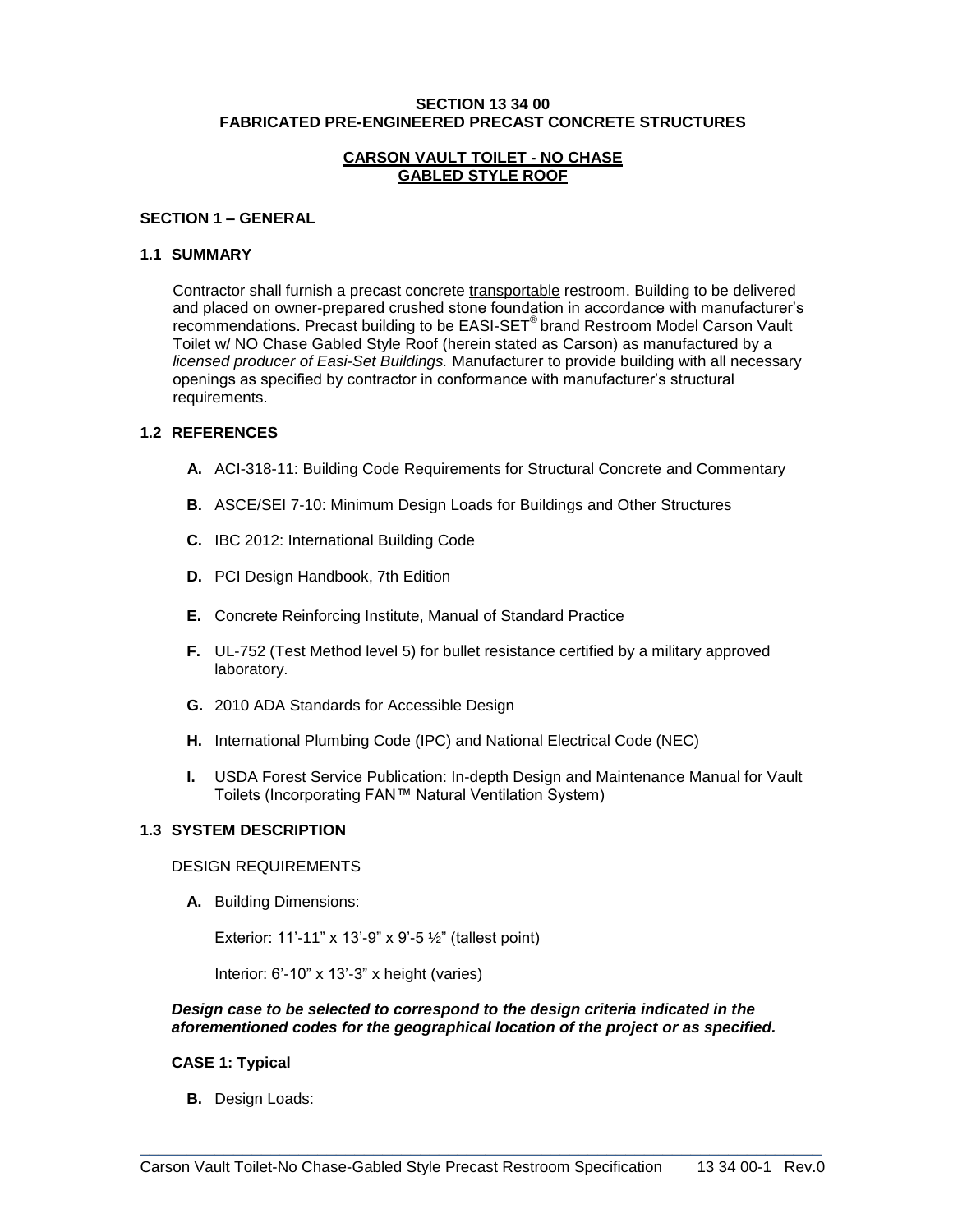- 1. Seismic Design Category 'C', Risk Design Category II
- 2. Roof Live Load (Snow) 30 PSF
- 3. Floor Live Load 100 PSF

4. Wind Loading\* – 115 MPH

\*Design loads relate to precast components only, not accessories (i.e. doors, windows, vents, etc.)

### **CASE 2: Heavy**

- **C.** Design Loads:
	- 1. Seismic Design Category 'D', Risk Design Category III
	- 2. Roof Live Load (Snow) 150 PSF
	- 3. Floor Live Load 150 PSF
	- 4. Standard Wind Loading\* 165 MPH

\*Design loads relate to precast components only, not accessories (i.e. doors, windows, vents, etc.)

- **D.** Roof: Gabled style roof. Roof panels shall overhang on all sides to prevent water intrusion. The pitch of the roof shall be 3/12. The roof standard finish is a simulated cedar shake. Other finishes are available.
- **E.** Roof panels, floor, and wall panels must each be produced as single component monolithic panels. No floor or vertical wall joints will be allowed, except at perimeter interfaces, corners and partitions. Wall panels shall be set on top of floor panel.
- **F.** Wall-to-Floor interior surface joints along the perimeter of each restroom and partitions (if precast) must contain the locked-in, easy clean-out radius coving. The 3/8" (recessed) x 2" cove must be continuous around the interior of the restroom and along the sides of any precast partitions. Apply 5,000 PSI (minimum) non-shrink, non-metallic grout to the cove, finishing the grout to form a flush 1" minimum radius.

# **1.4 SUBMITTALS**

- **A.** Engineering calculations designed and sealed by a professional engineer, licensed to practice in the state where the project is located, shall be submitted for approval.
- **B.** Manufacturers' product literature shall be provided for all plumbing, electrical and miscellaneous installed fixtures demonstrating compliance with these specifications

# **1.5 QUALITY ASSURANCE**

- **A.** The precast concrete building producer shall be a plant-certified member of either the National Precast Concrete Association (NPCA), The Precast/Prestressed Concrete Institute (PCI), or equal.
- **B.** The precast concrete building producer shall demonstrate product knowledge and must have a minimum of 5 years experience manufacturing and setting precast concrete.
- **C.** The manufacturer must be a licensed producer of Easi-Set Buildings.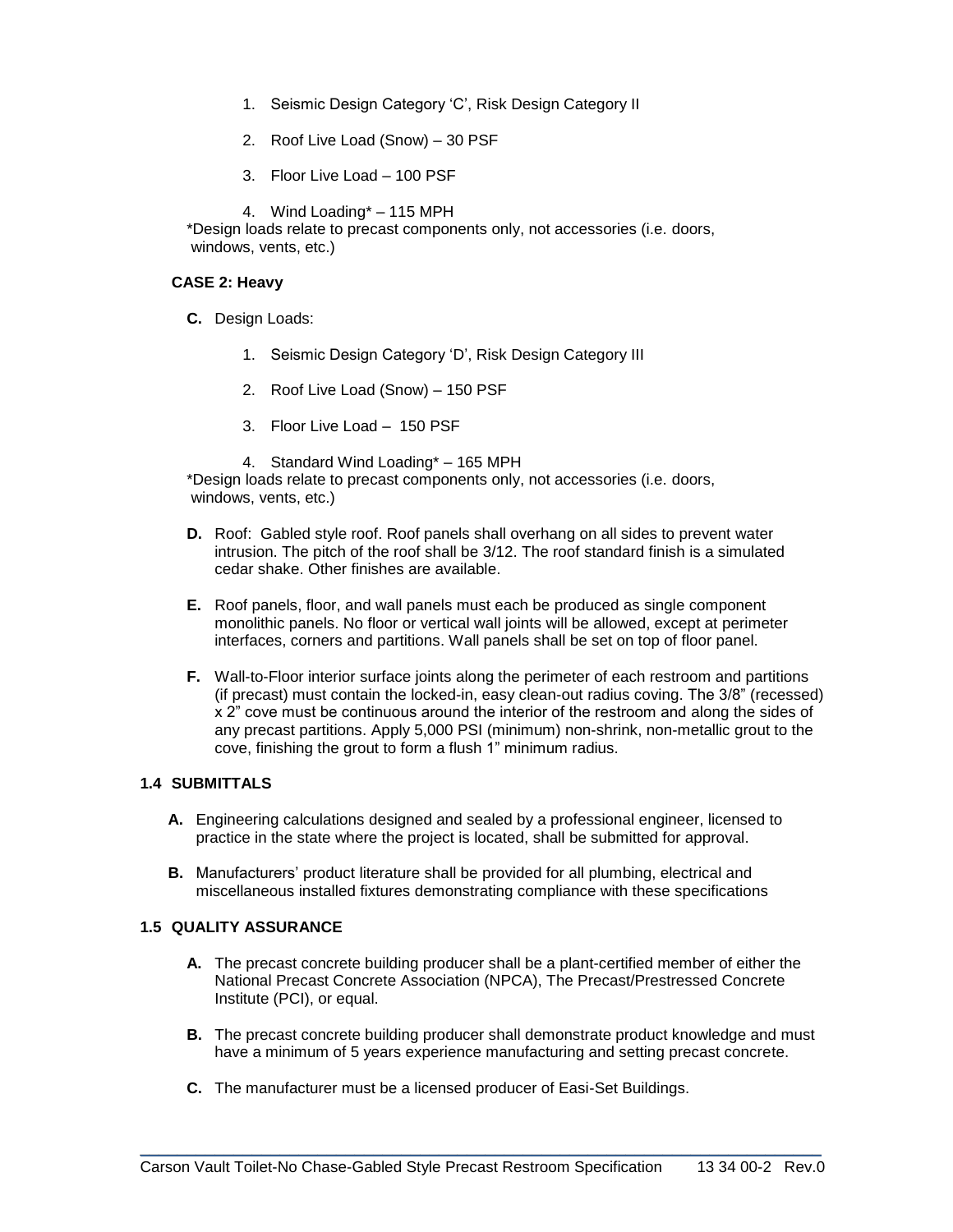**D.** No alternate building designs to the pre-engineered EASI-SET**®** building will be allowed unless pre-approved by the owner 10 days prior to the bid date.

## **SECTION 2 – PRODUCTS**

## **2.1 MATERIALS**

- **A.** Concrete: Steel-reinforced, 5000 PSI minimum 28-day compressive strength, airentrained (ASTM C260).
- **B.** Reinforcing Steel: ASTM A615, grade 60 unless otherwise specified. Welded wire fabric: ASTM 185, Grade 65
- **C.** Post-tensioning Strand: 41K Polystrand CP50, ½" 270 KSI Seven-Wire strand, enclosed within a greased plastic sheath (ASTM A416). Each Roof and floor shall be posttensioned by a proprietary, second generation design using a single, continuous tendon. Said tendon is placed in the concrete slab to form a perimeter loop starting from one corner of the slab to a point where the cable entered the slab. The tendon then turns 90 degrees and follows the cable member(s) in the periphery to a point midway along the "X" axis of the concrete building panel and then turns 90 degrees along the "Y" axis of the concrete building panel. This bisects the concrete building panel and crosses the opposite parallel portion of the cable member and exits from an adjacent side of the concrete building panel. This creates a cable pattern with no less than 2.5 parallel cables in any direction. To ensure a watertight design, no alternate methods shall be substituted for the post-tensioning.
- **D.** Sealant: All joints between panels shall be caulked along the exterior and interior surface of the joints. Exterior sealant shall be DOW CORNING 790 silicone sealant or equal. Interior sealant shall be SIKAFLEX-1A elastic sealant (paintable) or equal. Exterior caulk reveals to be 3/8"x 3/4" deep so that sides of the joint are parallel for proper caulk adhesion. Back of the joint to be taped with bond breaking tape to ensure adhesion of caulk to parallel sides of joint and not the back.
- **E.** Panel Connections: All panels shall be securely fastened together utilizing cast-in stainless steel embeds and welding. All welding shall be done in conformance with AWS, Structural Welding Code latest revision. Steel is to be of structural quality, hotrolled carbon complying with ASTM A304. No floating-in of connection plates shall be allowed.

### **F. Stain and Paint:**

- *a.* Interior concrete surfaces (toilet rooms)
	- *i.* Interior floors will be a two component, water based polyamide epoxy floor coating (gray, unless otherwise specified). Approved manufacturers: Sherwin Williams (Floor-Plex 7100), Armorpoxy or equal.
	- *ii.* Interior walls and ceilings will be a pre-catalyzed water based epoxy. Approved manufacturers: Sherwin Williams or equal.
- *b.* Exterior concrete surfaces
	- *i.* Exterior slab top surface (if selected) will be a two component, polyamide epoxy floor coating (gray, unless otherwise specified). Approved manufacturers: Sherwin Williams, Armorpoxy or equal.
	- *ii.* Exterior walls and roof will be a water-based acrylic, water-repellent penetrating stain. Approved manufacturers: United Coatings (Canyon Tone Stain), Sherwin Williams (H&C Concrete stain) or equal
	- *iii.* Clear Acrylic anti-graffiti sealer (if selected)

# **2.2 ACCESSORIES AND FIXTURES**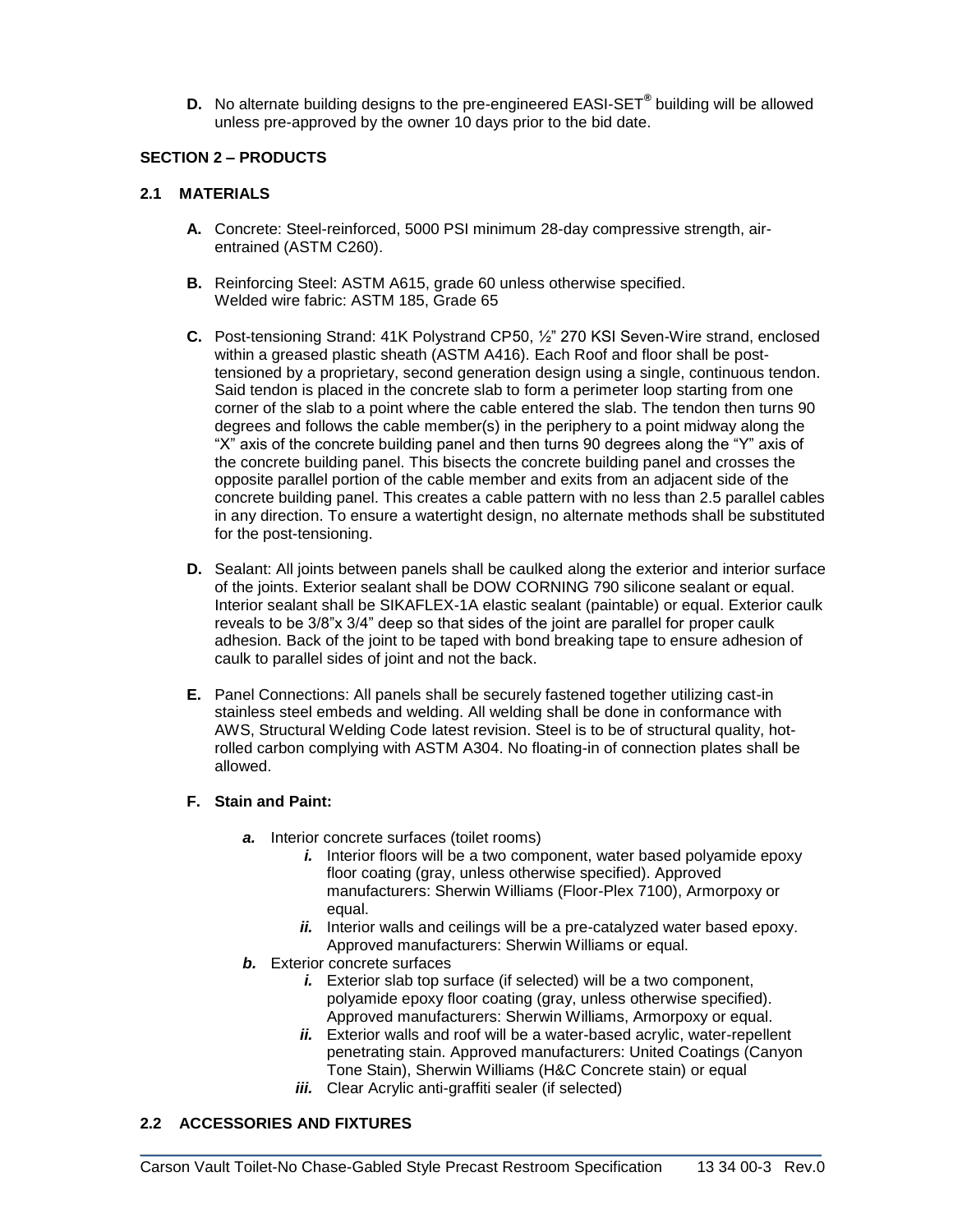- **A. Doors and Frames**: Shall comply with Steel Door Institute "Recommended Specifications for Standard Steel Doors and Frames" (SDI-100) and as herein specified. All door and frame galvanizing shall be in accordance with ASTM A924 and A653, minimum coating thickness shall be A60.
	- 1. The buildings shall be equipped with  $3'-0'' \times 6'-8'' \times 1-3/4''$  (restroom entry doors) thick insulated, 18 gauge, metal doors with 16-gauge frames (to meet wall thickness). Doors shall have a flush top cap. Doors and frames shall be factory bonderized and painted with one coat of rust-inhibitive primer and one finish-coat of enamel paint; color to be BOLT BROWN unless otherwise specified.
	- 2. Doors and frames shall meet SDI standard Level 2, 1¾" heavy duty. *Approved manufacturers: Republic, Steelcraft, Ceco, Black Mountain, Pioneer, Curries, Mesker, MPI, Door components or equal Approved distributor: Integrated Entry Systems*

## **B. Door Hardware**:

**1. Cylindrical Lock**: Commercial grade, shall meet requirements of ANSI A156.2, series 4000, UL listed and ADA approved. Zinc dichromate chassis with cast solid zinc levers to resist corrosion. Furnish locks with 6-pin solid brass keyway. Exterior locks and unlocks by key, interior push button lock, released when lever is turned. Manufacturer shall provide a limited lifetime warranty on this product. *Approved manufacturers: Design Hardware, or equal*

**2. Hinges**: Self-Closing (spring) Hinges. Shall comply with ANSI A156.17 Grade 1 self closing hinges (3 per door). Hinges shall be Stainless Steel Grade 304 (ANSI K81071F) US32D brushed satin finish. Manufacturer shall provide a lifetime limited warranty. *Approved manufacturers: Design Hardware, or equal*

**3. Door Sweep**: Nylon brush door sweep, ANSI/BHMA certified. Sweeps shall have an integral drip edge to repel water from base of door. Sweeps shall be approved for UL 10C positive pressure and suitable for use with fire doors up to three hours. *Approved manufacturers: National Guard Products or equal*

**4. Drip Cap**: Aluminum drip cap with minimum projection of 2 ½" shall be furnished. *Approved Manufacturers: Design Hardware, National Guard Products, or equal*

**5. Door Stop**: ANSI 156.16 approved wall mounted door stop with keeper constructed of a corrosion resistant cast brass material. Finish US26D (626) brushed chrome finish. *Approved manufacturers: Don-Jo, Rockwood, or equal*

- **C. Wall Vent:** Wall vents will be extruded aluminum, minimum thickness of .125", 6063-T5 alloy. Vents to be supplied with aluminum mesh insect screen and 204-R1 clear anodized finish. Approved manufactures: Sunvent Industries or equal.
- **D. Signs:** Signs to have braille, characters, and pictograms to meet ADA requirements.
- **E. Windows:** Frames shall be constructed from stainless steel. Window glazing will be ¼" translucent Lexan.
- **F. Grab Bars:** Stainless steel tubing, 18 gauge, type 304 stainless steel, mounted 1-1/2 inches from wall. Approved manufacturers: Bobrick or equal.
- **G. Toilet Paper Dispenser:** Dispenser will be constructed of 3/16" to 1/4" thick 304 stainless steel. Dispenser will be capable of holding three (3) standard rolls of toilet paper. Approved manufacturers: Aslin Industries, Bobrick or equal.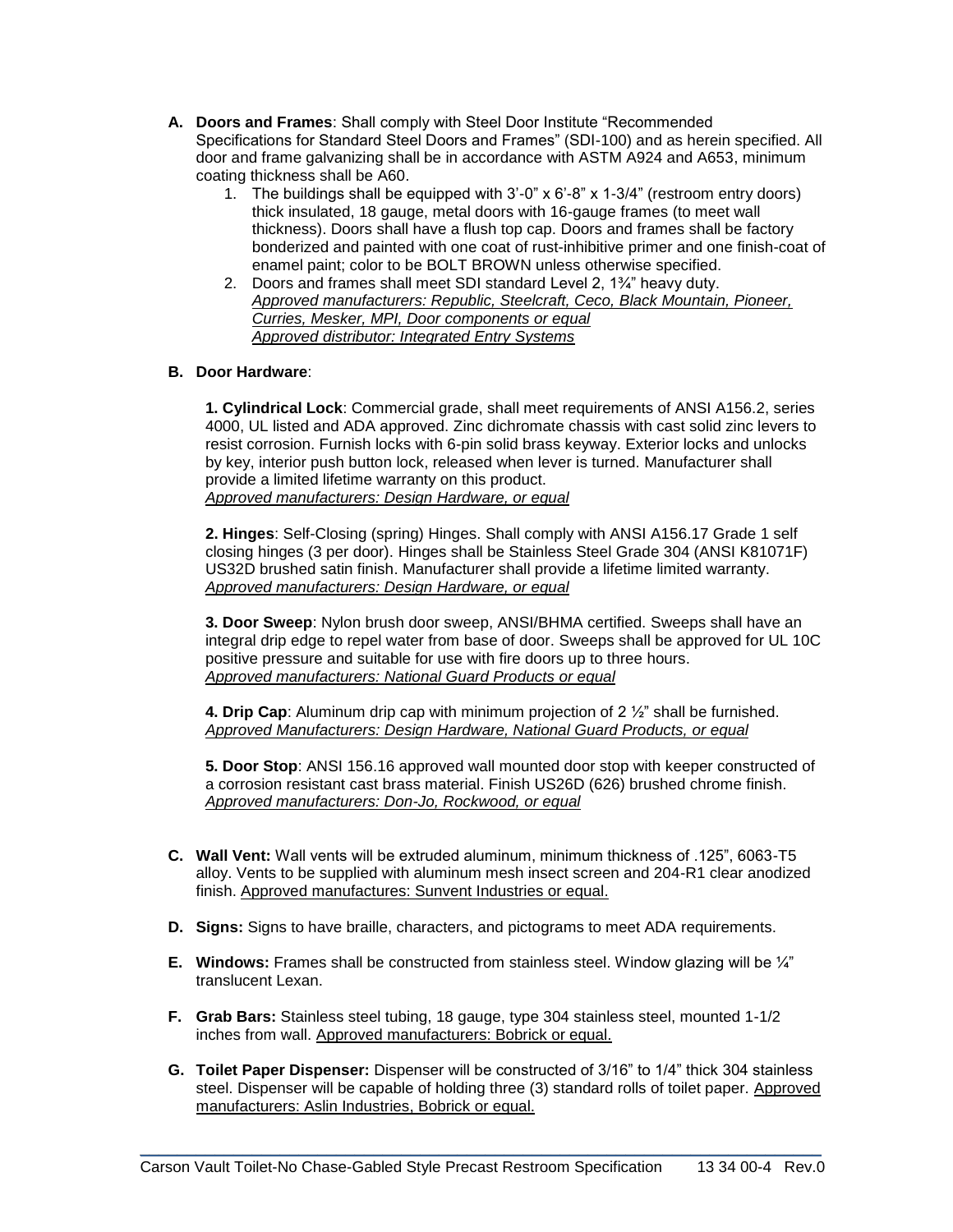## **H. Plumbing:**

- *1.* Waterless Toilet: ADA compliant, 18 gauge type 304 stainless steel riser with seat cover
- **I. Vault Cleanout Cover:** Aluminum hatch, rated for a 300 psf pedestrian load. Cover to be hinged with a staple for padlock and a hold open arm to prevent closing. OR if required, cleanout cover frames will be constructed from steel. Plate for vault cleanout cover will be  $\frac{1}{4}$ " thick diamond plate steel. Lid will be hinged and configured so that it can be locked with a padlock. A gasket will be provided around the perimeter of the lid to provide an airtight seal.
- **J. Vent Stack:** Vent stack(s) to be 12" (nominal) diameter High-Density Polyethylene Pipe.
- **K. Vault Liner:** Inside of vault tank(s) to be lined with a water based acrylic coating (Conseal CS-55) or equal, applied per manufacturers specifications. Optional drop-in or cast-in high performance reinforced geomembrane liner is available.

## **2.3 Finishes**

- **A. Interior of Building**: Smooth form finish on all interior panel surfaces unless exterior finish is produced using a form liner, then smooth hand-troweled finish.
- **B. Exterior of Building (standard)**: Barn board finish on all exterior wall surfaces with a simulated cedar shake roof finish.
- **C. Exterior of Building (Option #1)**: Architectural precast concrete brick finish: Finish must be imprinted in top face of panel while in form using an open grid impression tool similar to EASI-BRICK**®** . Finished brick size shall be 2 3/8" x 7 5/8" with vertical steel float or light broom finish. Joints between each brick must be 3/8" wide x 3/8" deep. Back of joint shall be concave to simulate a hand-tooled joint.
- **D. Exterior of Building (Option #2):** Additional finishes for walls and roof are available and will vary by local producer.

# **SECTION 3 – EXECUTION**

# **3.1 SITE PREPARATION** (**MANUFACTURER'S RECOMMENDATION**)

Work under this section relates to placement of the restroom building by the Easi-Set licensed producer on the vaults placed in a customer-prepared site.

- **A.** All material, methods of construction, and testing & inspection shall conform to the applicable requirements of the codes and standards listed in the project specifications.
- **B.** Stone shall be a minimum of 4" thick and down to firm subgrade. The vertical soil capacity under stone shall be compacted to have minimum bearing of 1,500 pounds per square foot. Stone shall be 3/8" or smaller followed by a course or topping of fines for final grading and compaction purposes as needed. Elevations and levelness of the prepared stone base shall be within  $\frac{1}{4}$ " in all directions.
- **C.** Provide positive drainage around the building.
- **D.** Provide Butyl Sealant between the vault and building floor.

# **3.2 SITE ACCESS**

Contractor must provide a level, unobstructed area large enough for a crane and a tractortrailer to park adjacent to the pad. Crane must be able to place outriggers within 5'-0" of edge